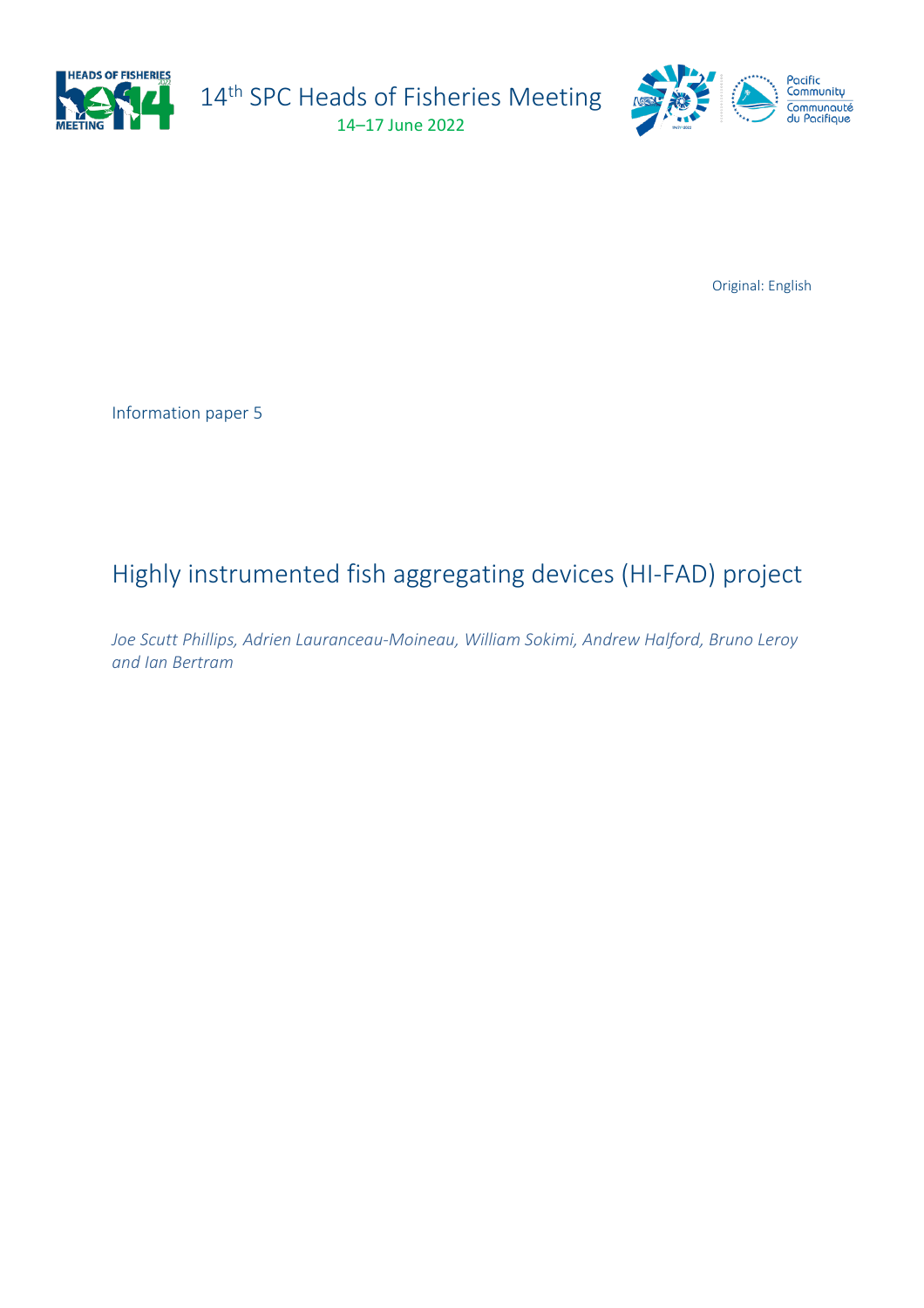

## Background

- 1. Anchored fish aggregating devices (FADs) are unanimously acknowledged by small-scale fishers as useful fishing infrastructure that provide supplementary economic support to their fishing operations. They provide a focal point for search and rescue should fishers develop problems while fishing in the area, and the fish they attract help alleviate food security issues and coastal resource management problems with increasingly stressed inshore fisheries resources.
- 2. Safer accessibility to the ocean and its pelagic food resources can be delivered through technological innovation and digitisation throughout the Pacific region, for example by enabling detailed monitoring of sea states and fish. Coastal anchored FADs provide the perfect platform for such monitoring to occur. However, such ocean observation systems have always included technical challenges in terms of deployment logistics and ongoing maintenance. Deploying technology at scale requires considerable funding and adequate testing of the robustness of data flows before it can be judged cost effective at the community, national or even regional level.
- 3. There is currently a lack of widespread and real-time data to support this safe and effective access to the ocean in the Pacific region. This includes wave data which increase the accuracy of coastal flooding or storm surge forecast modelling, or sea-state information supporting day-to-day decision making of coastal communities. The HI-FAD project will trial a number of recent and emerging technologies to examine the potential for collecting such data.
- 4. In response to national and regional requests, the trials undertaken in this project aims to transform coastal FADs into highly instrumented scientific platforms, further increasing the regions' capacity for ocean science and innovation. The scientific findings and recommendations of the project will be reviewed with all stakeholders during a wrap-up workshop in 2023 to be held online, or in person if co-funding sources and travel restrictions allow.
- 5. Project outputs will provide timely recommendations for upcoming initiatives funded by the Global Climate Fund (GCF) and the United Nations Environment Programme (UNEP), supporting large-scale work on food systems and security, natural resources, and blue Pacific economies. It is anticipated that at the national level, the project outcomes will integrate into national FAD management plans as well as upcoming projects on coastal food security. At the regional level, recommendations will naturally feed into existing frameworks through the Western and Central Pacific Fisheries Commission (WCPFC) Scientific Committee and Pacific Tuna Tagging Programme (PTTP) steering committee meetings.

## Project objectives and outputs

- 6. The HI-FAD project aims to assess cost-effective and innovative solutions to strengthen national and regional real-time ocean observation networks. Real-time ocean observation is key to improve ocean access, prediction and early warning systems, which will support increased resilience of coastal communities, their oceanic food systems, and navigational safety.
- 7. By marrying advanced technological solutions to existing national FAD programmes, we hope to show how an up-scaling of data collection for regional needs can be obtained while still remaining within current capacity levels of local agencies to maintain their FAD systems.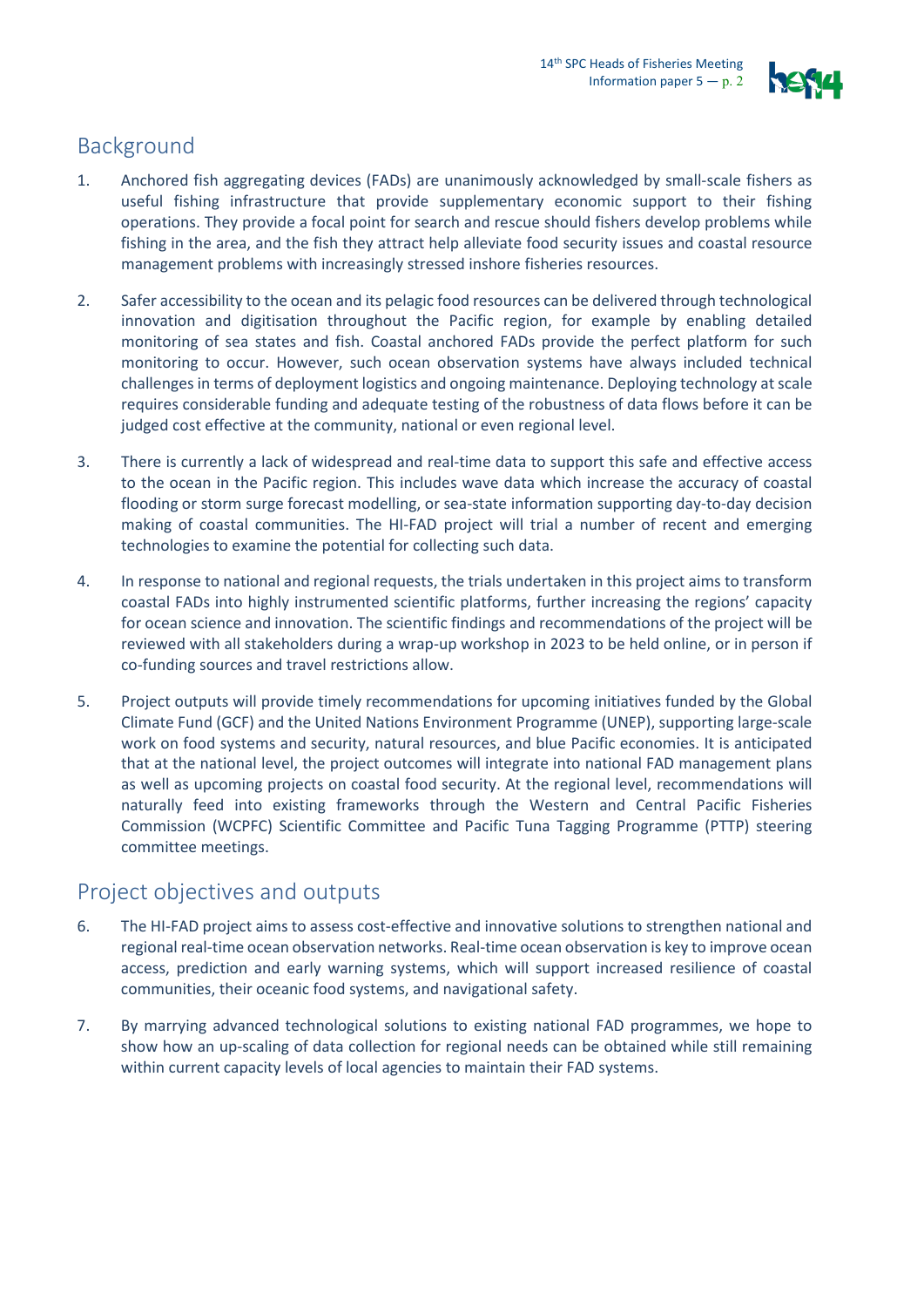

- 8. This project will enhance collaboration between meteorological services and the fisheries sector in targeted countries. Bringing together these stakeholders, will garner support for early warning systems and regional cooperation. These partnerships will boost the cost-effectiveness of this innovation and overcome logistical constraints.
- 9. We also anticipate development of formal relationships between higher-end users of the data and agencies tasked with maintaining the systems.
- 10. The planned activities broadly lie in three categories: improved monitoring of FADs, monitoring of the ocean, and monitoring of fish resources. The outputs stemming from these activity areas are shown below:

| <b>Activities</b>                                                                     | <b>Outputs</b>                                                                                                                                                                                                                                                                                          | <b>Short-term outcome</b>                                   |
|---------------------------------------------------------------------------------------|---------------------------------------------------------------------------------------------------------------------------------------------------------------------------------------------------------------------------------------------------------------------------------------------------------|-------------------------------------------------------------|
| A1. Deployment of FAD<br>tracking technologies                                        | O1. Simultaneous data collection of a<br>suite of ocean data from within FAD<br>arrays equipped during trials                                                                                                                                                                                           | Outcome:<br>Improved and<br>strengthened<br>ocean services, |
| A2. Deployment of fish<br>tracking technologies                                       | O2. Parallel assessment and capacity<br>building of technology use with<br>member partners                                                                                                                                                                                                              |                                                             |
| A3. Deployment of ocean<br>state tracking technologies                                | O3. Evaluation and recommendations of<br>ocean monitoring technology for:<br>- Informing early warning systems, sea<br>safety and meteorological departments<br>- tuna assemblage and movement for<br>regional scientific priorities<br>- FAD tracking and fish availability for<br>coastal communities | scientific<br>knowledge,<br>monitoring, and                 |
| A4. Integrated evaluation of<br>data quality and pipelines for<br><b>stakeholders</b> |                                                                                                                                                                                                                                                                                                         | prediction.                                                 |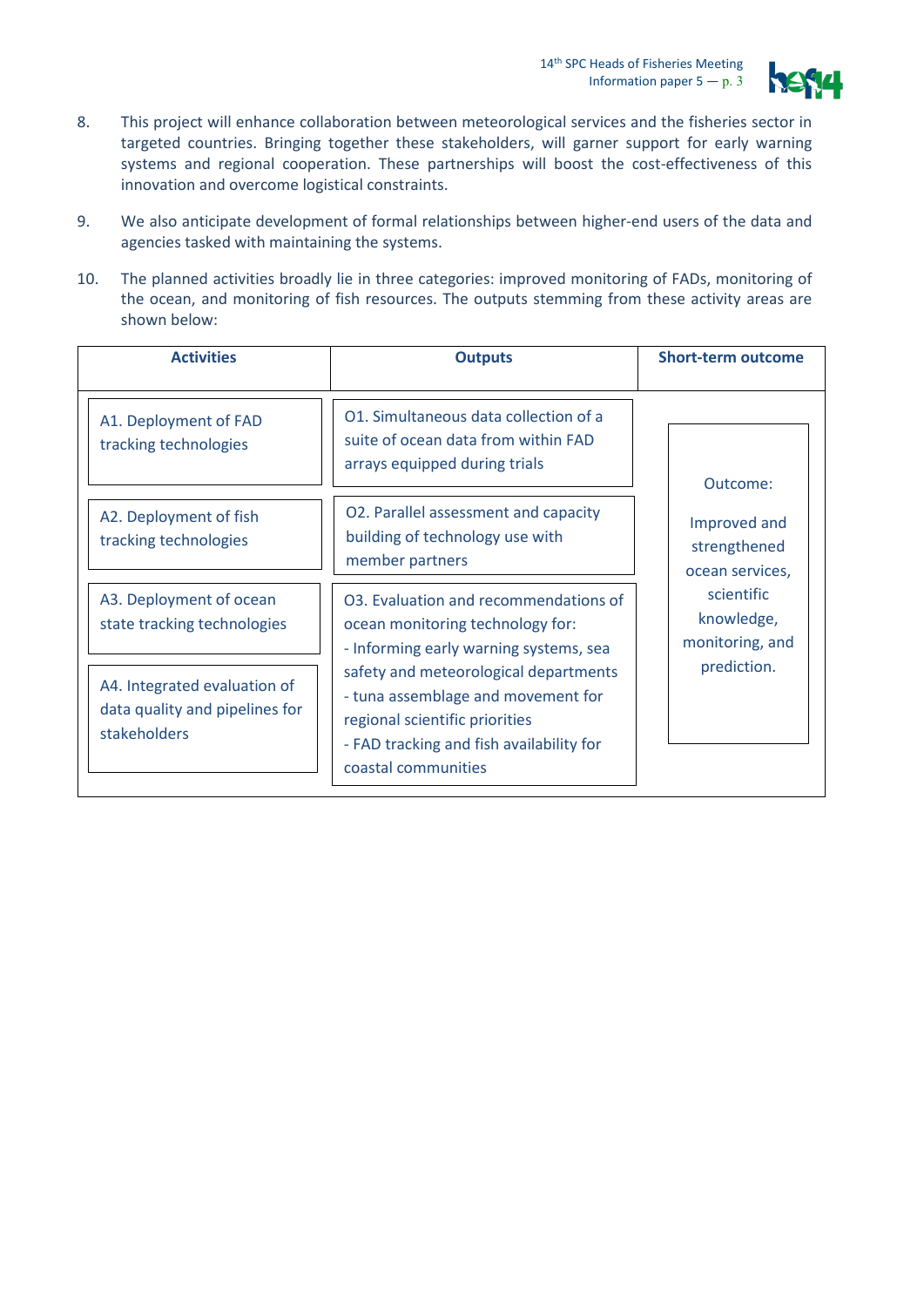

## Project activities

- 11. This project will trial existing and emerging technologies within anchored FAD arrays. These trials will simultaneously examine solutions in three areas identified as national and regional priorities by members to increase resilience in coastal communities:
	- safe access to pelagic food resources:
	- ocean monitoring to support early warnings and improved forecasting for sea safety; and
	- efficacy and effect of FADs aggregating target and bycatch species.
- 12. These trials will use echo-sounder buoys, wave buoys and ocean current profilers, GPS tracking devices, and acoustic telemetry 'listening stations', on multiple anchored FADs deployments to explore what added value such technologies may provide for national FAD programmes. Sites will be chosen from anchored FAD arrays in Fiji, Cook Islands and New Caledonia. Selected anchored FADs will be highly instrumented with a suite of equipment to monitor the position, movement, detachment, ocean state, and nature of the fish assemblages associated with them.
- 13. Echo-sounder buoys may provide coastal fishers with indications of those FADs currently aggregating fish, wave buoys and current profiles provide sea state information and data collection, while GPS tracking devices can inform fishers of the anchored FAD's location and provide location information should an anchored FAD break loose (see Table 1). Acoustic telemetry listening stations may provide new science platforms to examine the nature of tuna schools aggregating at FADs, in both coastal and industrial fisheries. The cost effectiveness of these technologies will be explored, and advice on their utility provided to members.
- 14. SPC staff from three divisions will manage deployment and data gathering in partnership with national fisheries, meteorology, or maritime agencies. The project budget is 90,000 Euro, and a list of technologies anticipated for trialling is provided in table 1.
- 15. FAME division's Coastal Fisheries and Aquaculture Programme (CFAP) will be responsible for the assessment of anchored FAD GPS tracking technology to improve safe access of coastal fishers, improve deployment and construction, and reduce marine pollution through detached FAD recovery.
- 16. The Geoscience Energy and Maritime Division (GEM), in partnership with national meteorological services, will oversee trials using sea state data collected by buoys to provide tailored ocean state information, supporting safe maritime activity, and strengthened early-warning systems. In partnership with the Pacific Community Centre for Ocean Science (PCCOS), CFAP will also trial the deployment of acoustic doppler current profile (ADCP) units to measure current velocity and direction around anchored FADs.
- 17. FAME division's OFP will oversee the fish assemblage monitoring trials using echo-sounders and acoustic telemetry to provide information about availability and movements of FAD-associated fish assemblages. The data obtained from echo-sounders, normally calibrated for use on industrial, drifting FADs, will be examined with support from the buoy manufacturer, with the potential for anchored FAD specific calibrations to be tested.
- 18. Based on the results of the deployments, a maintenance schedule will be developed around the instrumentation to add to existing maintenance schedules for FADs. This schedule will be developed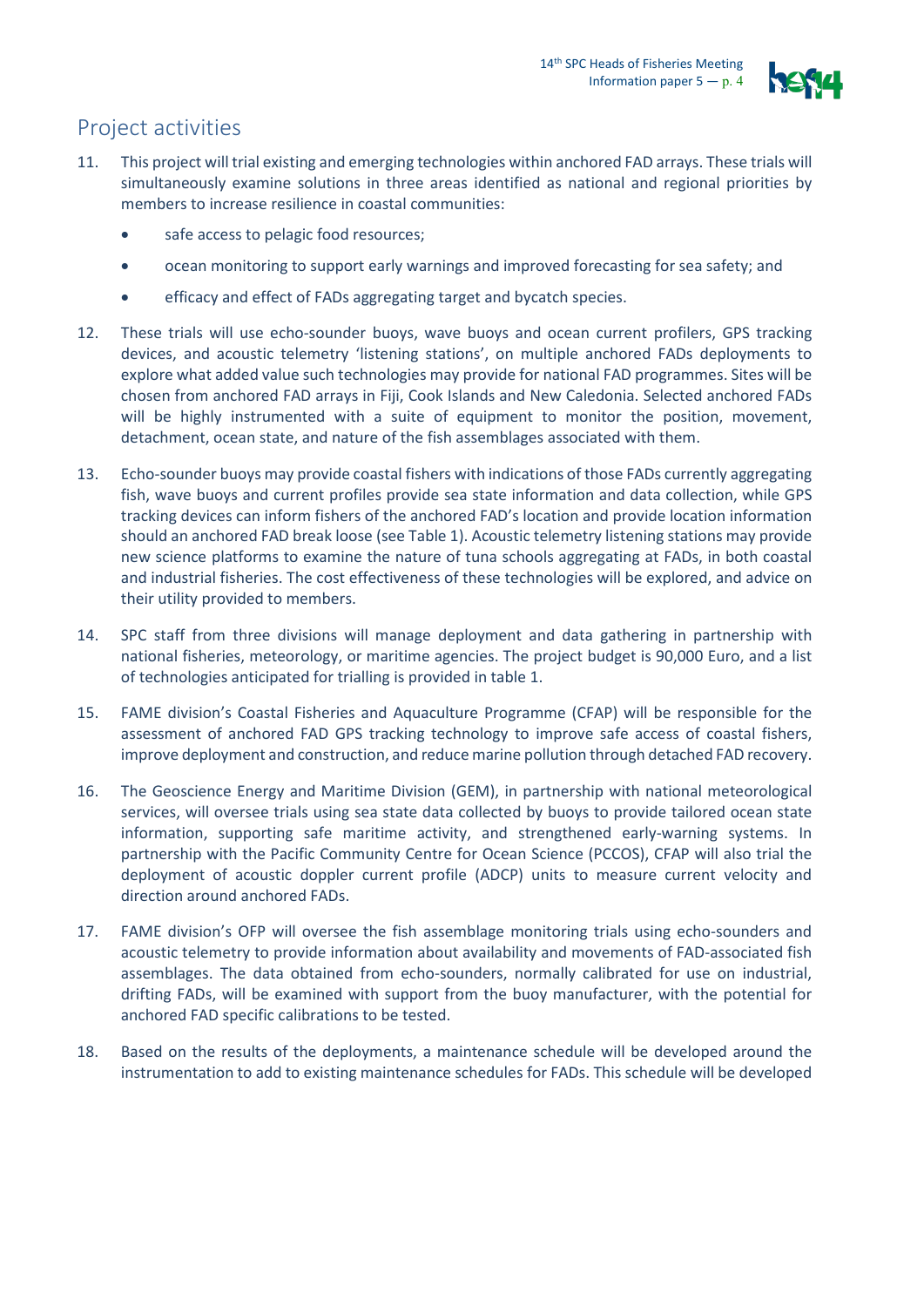

after considering results, discussions with local stakeholders responsible for existing FAD maintenance, and recognition of the capacity and resource levels available in countries.

19. The results of the project will be reviewed with all stakeholders during a wrap-up workshop in 2023, to provide recommendations for the incorporation of successful technologies into national and regional FAD/science programmes.

**Device picture Device name Summary** GPS echo-sounder buoy Provides real-time GPS data and estimation of the biomass tonnage of target fish species located down to over 100 m depth. Wave buoy Provides real-time location and sea-state information (wave, swell, wind and sea surface state). Acoustic receiver and acoustic tags Records presence of acoustically tagged fish within a range around the receiver.

**Table 1.** Overview of technologies planned for trialling during the HI-FAD project.